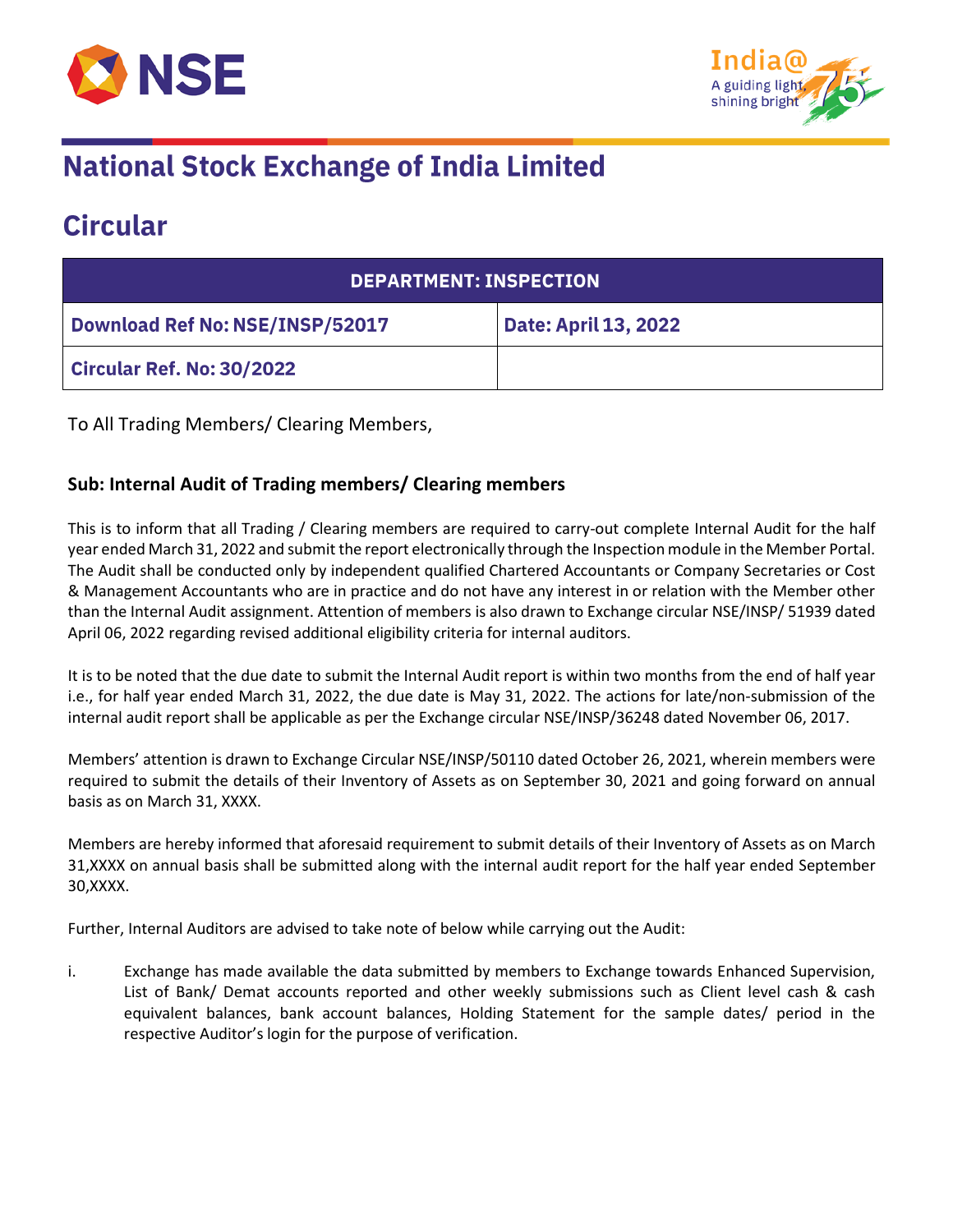

### **National Stock Exchange of India Limited**

- ii. Details of sample dates/clients applicable for certain checklist points have been made available in respective Auditor's login to enable the auditor to select samples as per the Sampling Criteria 1, 2 and 3 prescribed in Annexure III. Auditors are advised to get their registration done from members and retrieve the aforesaid data and samples from their respective logins before initiating the audit.
- iii. The samples for parameters/ criteria other than provided above, shall be as per the "methodology for sample selection" prescribed in Annexure III, and the data required for the same can be sourced from the member.
- iv. There are certain changes in the sampling criterion and methodology for sample selection compared to previous half year submission. Auditors are advised to refer Annexure III carefully before initiating the audit.
- v. For each "Not complied" observation, wherever applicable the auditor shall mandatorily provide the "no. of instances verified", "% of instances where non-compliance is observed" and "Amount/value involved where non-compliance is observed" while submitting the Audit report. Further, for each "Not Applicable" Points, remarks are required to be mentioned.
- vi. It was clarified vide Exchange circular ref. No. NSE/INSP/51110 dated January 24, 2022, that in accordance with the principle of 'proportionality', the penalty framework as applicable in respect of non-compliances observed in inspections carried out by the Exchange vide Exchange circular ref. No. NSE/INSP/47457 dated February 25, 2021 shall also be applicable for the non-compliances observed in the internal audit reports.

Please find enclosed the following Annexures applicable for the internal audit report for half year ended March 31, 2022:

- ➢ Internal Audit certificate **Annexure I**.
- ➢ Format of Internal Audit Report **Annexure II**. (Excel File-"IARNSEMAR22")
- ➢ Guidelines on Sample selection & other points to be noted **Annexure III**.
- ➢ List of Indicative Processes & reference of Exchange/SEBI circulars **Annexure IV**.
- ➢ Detailed Manual for submission of Internal Audit Report & Troubleshooters- **Annexure V.**

**For and on behalf of National Stock Exchange of India Limited**

**Harinatha Reddy M Senior Manager - Inspection**